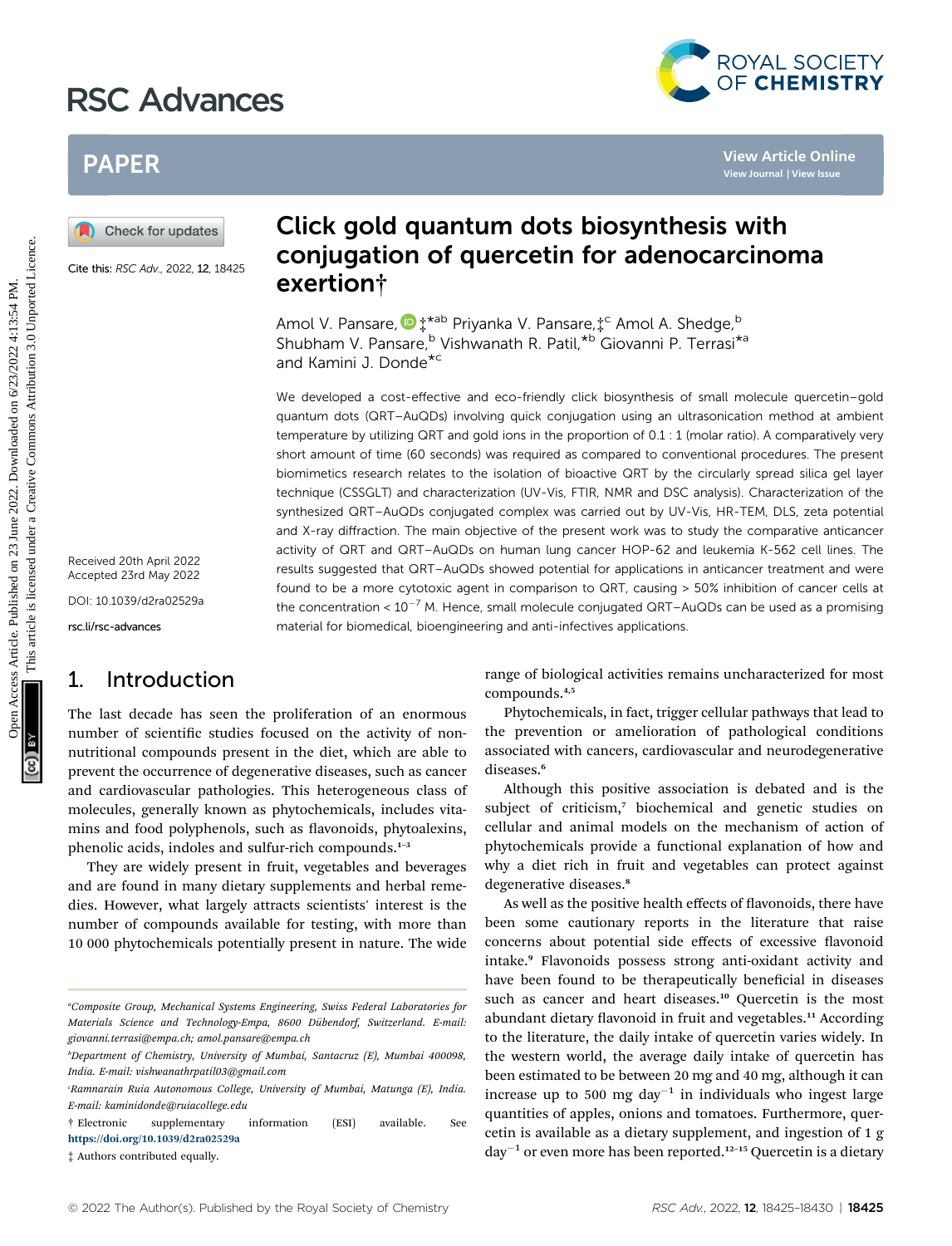antioxidant that prevents oxidation of low-density lipoproteins in vitro. Intake of quercetin was inversely associated with coronary heart disease mortality in elderly dutch men.<sup>16</sup> Several studies have shown that quercetin and other flavonoids have many therapeutically relevant properties, such as induction of apoptosis in tumor cells, and antiviral, antioxidant, antiinflammatory and antiproliferative activities. $17-21$  It is also known to regulate blood glucose and insulins level in diabetic condition.<sup>22</sup>–<sup>24</sup>

Biological substances like black tea leaf extract and Indian propolis have been used for synthesis of gold nanoparticles (GNPs). There have been several reports on complexation of GNPs with different substances like proteins, DNA and carbon nanotubes.<sup>25</sup>–<sup>29</sup>

It is, therefore, expected that the gold nanoparticles–QRT complex may serve as a better therapeutic agent in nanomedicine. Researchers have reported the synthesis of the AuNPs-quercetin complex by using  $N$ aBH<sub>4</sub> as the reduc $tant$ ,<sup>24,30,31</sup> however, characterization of this AuQDs-quercetin complex has not been reported.

Due to its potentially beneficial impact on human health, the small molecule polyphenol QRT has come into the focus of medicinal interest. Hence, there is a need to isolate QRT from F. Arnottiana leaves, which represents the most abundant dietary flavonoid found in a broad range of fruit, vegetables and beverages, whose antioxidant and anti-inflammatory properties have been associated with the prevention and cancer therapy.

The main drawbacks of common synthesis routes for drug– metal complex are the employment of toxic chemicals and high temperatures, $32-34$  pressure and energy, $35-38$  so that new green and environmentally sustainable friendly strategies are needed.

Hence, as a continued effort, in the present work, we have isolated QRT from *Ficus*  $(F)$  Arnottiana plant leaves by CSSGLT and further synthesized the QRT–AuQDs complex by the ultrasonication method. We comparatively evaluated the inhibitory potency of QRT and QRT–AuQDs against human lung cancer HOP-62 and leukemia K-562 cell lines by the SRB assay method.39,40

## 2. Experimental section

Alumina active basic was purchased from Merck Ltd India. Chloroauric acid, RPMI1640 medium, fetal bovine serum (FBS), L-glutamine, SRB, trichloroacetic acid (TCA) and trizma base were procured from Sigma-Aldrich. HOP-62 (lung cancer cell line) and K-562 (leukemia cancer cell line) were purchased from National Centre for Cell Science (NCCS), Pune, India. All anticancer activity experiments were performed at Tata Memorial Centre Advanced Centre for Treatment, Research & Education in Cancer (ACTREC), Mumbai, India. All chemicals were of AR grade. Glassware was properly washed with deionized water and dried in the oven.

### 2.1 Isolation of small molecule QRT by CSSGLT

A chromatographic separation was carried out using circularly spread silica gel on a glass plate (Fig. S1 and S2†). An ethanol

extract of F. Arnottiana leaves was placed at the centre of the CSSGLT. On application of the 1st mobile phase (petroleum ether), separation of a dark yellow-colored band occurred from the centre of the silica gel circle. This band was removed by scratching, and the scratched area was filled up with fresh silica gel again. Then, the 2nd mobile phase (petroleum ether and chloroform in a 1 : 1 ratio) was used and a dark yellow-colored band was separated from the centre of silica gel circle. The 3rd mobile phase (chloroform) was used to separate a yellowcolored broad circle from the middle of the ethanol extract. This dark yellow-colored part was scratched and picked up from the spread silica gel in circular form, and fresh silica gel was filled up again in the scratched area. The 4th mobile phase (chloroform and acetone in a 2 : 1 ratio) was used to separate the colorless broad circle from the middle of the ethanol extract. This colorless part was scratched and picked up from the spread silica gel and the scratched area was filled up by aluminum oxide active base. Finally, the 5th mobile phase (acetone and methanol in a 2 : 1 ratio) was used and a dark yellow-colored circular band was separated from the middle of the ethanol extract. This dark yellow-colored fraction was further subjected to a pencil column using acetone : methanol  $(1:1)$  as the 6th mobile phase, from which three major fractions were separated out. Fraction 1 was a white-colored powder. Fraction 2 was a yellow-colored sticky mass. Fraction 3 was a yellow-colored powder. RSC Advances<br>
antioxidation of low-density liappoints access Article is entropy associated on 5/2007. On application of the 14 molecula published on 2021<br>
or since it generalized with the components are the components are

## 2.2 Synthesis of small molecule QRT–AuQDs

QRT (0.1 M) was dissolved in 25 mL of acetone : methanol  $(1:1)$ . Then, HAuCl<sub>4</sub>  $(0.1 \text{ M})$  dissolved in 25 mL of methanol was added slowly. The reaction mixture was ultrasonicated at room temperature for 1 min and the solvent was then evaporated. The sample was collected, washed with 1 : 1 chloroform/  $n$ -butanol and then finally with water to remove the unreacted molecules. The QRT–AuQDs was dried under vacuum.

### 2.3 Characterizations of small molecule QRT

The physical state of the CSSGLT isolated QRT was characterized using DSC thermogram analysis (Mettler Toledo DSC 822e; India). 2.93 mg of QRT was weighed separately in standard aluminum pans. A DSC instrument was used for measurement of the melting temperature of QRT with an empty reference aluminum pan. The sample was purged in the DSC with pure dry nitrogen gas which was set at a flow rate of 40 mL  $min^{-1}$ . The change in temperature was set at 5  $^{\circ} \mathrm{C}$  min $^{-1}$ , and the heat flow was recorded from 25 °C to 400 °C. Heat flow was measured by comparing the difference in temperature across the sample and the reference. UV-visible spectroscopic analysis was performed using LAB UV3000<sup>plus</sup> at room temperature with a quartz cuvette of 1 cm path-length as the sample holder (200– 800 nm). IR spectra were recorded in the transmittance range of 4000 to 400  $\text{cm}^{-1}$  on PerkinElmer FTIR spectrometer Frontier using ATR. The  ${}^{1}H$  and  ${}^{13}C$  NMR spectra of the QRT were recorded at 500 mHz  $(^{1}H$  NMR) and 125 mHz (13C NMR) using the Bruker (Advance) NMR instrument in DMSO solvent.<sup>41</sup> <sup>1</sup>H NMR (500 MHZ, DMSO- $d_6$ ):  $\delta$  6.18 (d, 1H,  $J = 2$  Hz), 6.40 (d, 1H,  $J$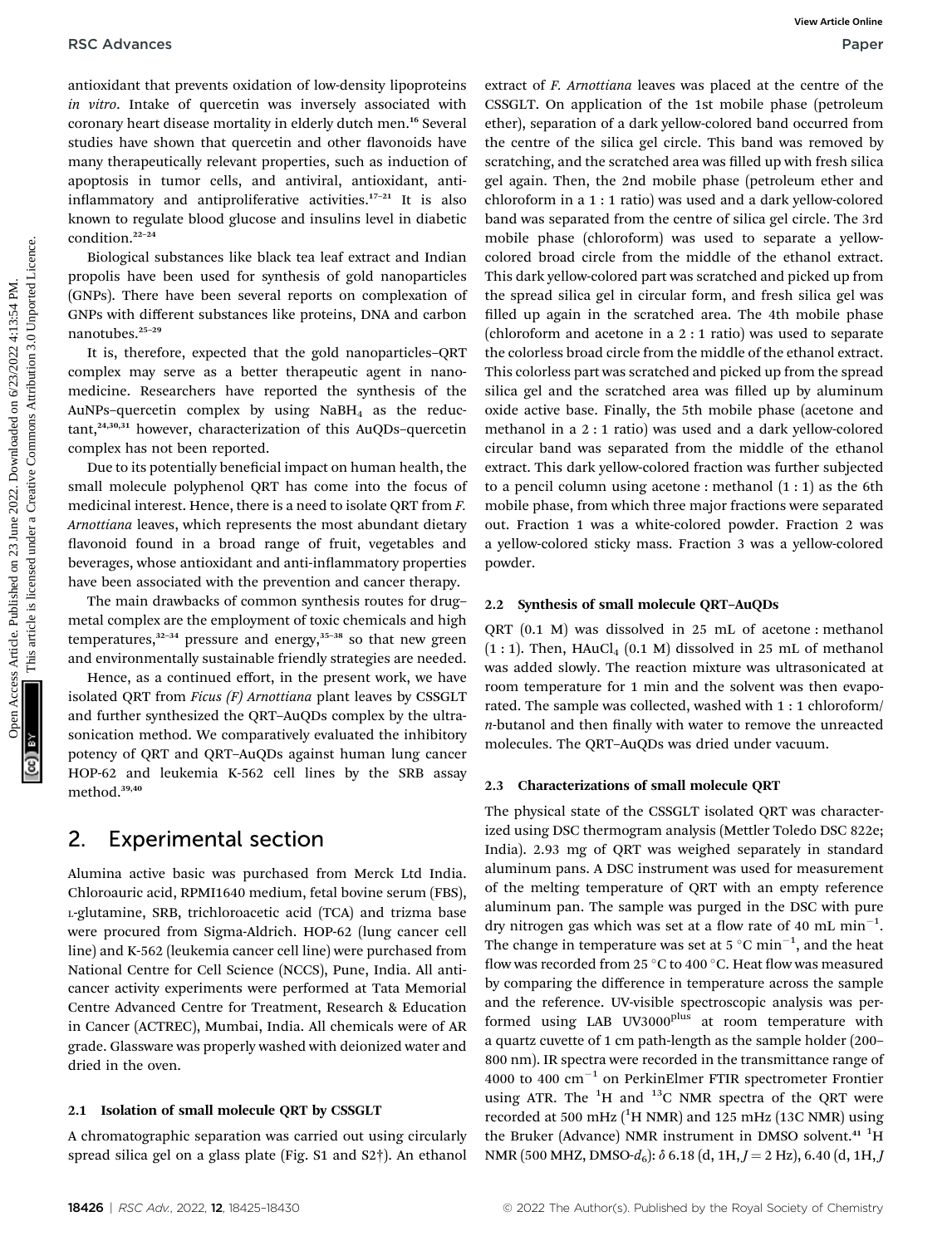$=$  1.5 Hz), 6.87 (d, 1H,  $J = 9$  Hz), 7.52 (dd, 1H,  $J = 2.5$  and 8.5 Hz), and 7.67 (d, 1H,  $J = 2.5$  Hz). <sup>13</sup>C NMR (125 MHZ, DMSO- $d_6$ ): d 93.32, 98.15, 102.98, 115.03, 115.57, 119.94, 121.92, 135.70, 145.03, 146.77, 147.67, 156.11, 160.69, 163.85, and 175.81.

#### 2.4 Characterization of small molecule QRT–AuQDs

The size range and zeta potential of the particles were investigated using dynamic light scattering (DLS) [Malvern, Instrument Ltd]. The small molecule QRT and QRT–AuQDs were characterized by imaging/spectroscopy techniques like UV-vis spectroscopy. The X-ray diffraction patterns of the QRT and QRT–AuQDs were recorded using a Shimadzu maxima 7000 Xray diffractometer with CuKa radiation ( $\lambda = 0.154060$  nm) with the scanning range between  $10^{\circ}$  to  $100^{\circ}$  to determine their crystalline nature.<sup>42</sup> The surface morphology of QRT–AuQDs was probed by HR-TEM [FEI TECNAI TF-30 (FEG)]. Paper<br>  $\frac{1}{2}$  SC Advances<br>  $\frac{1}{2}$  SC Articles. Articles. Published on 2022. Downloaded on 2022. Downloaded on 2022. Downloaded on 2022. Downloaded on 2022. Details. Published on 2022. Details are common 2022. This a

#### 2.5 In vitro cytotoxicity studies

2.5.1 Cell culture. The human lung cancer cell line HOP-62 and human leukemia cancer cell line K-562 were propagated in RPMI1640 medium containing 10% fetal bovine serum and 2 mM L-glutamine at 37 °C humidified atmosphere of 5%  $CO<sub>2</sub>$  in air.

#### 2.6 In vitro anti-cancer activity study

A sulphorhodamine B (SRB) based in vitro cytotoxicity assay was performed to compare the anti-tumor effects of small molecule QRT, QRT–AuQDs and adriamycin (ADR positive control drug) against HOP-62 and K-562 cell lines according to the previously established method.<sup>43</sup> HOP-62 and K-562 cells in the logarithmic phase were dispensed into 96 well microtiter plates in 90 µL at plating densities of  $5 \times 10^3$  cells per well. Different concentrations of small molecule QRT, QRT–AuQDs and ADR *viz.*  $1 \times 10^{-7}$  M,  $1.0 \times 10^{-6}$  M,  $1.0 \times 10^{-5}$  M and  $1.0 \times 10^{-4}$  M were prepared by serial dilution of the stock solution. The HOP-62 and K-562 cells were grown in plates for 24 hours and then compounds were added at different dilutions. Cultures were further incubated at standard conditions for 48 hours and the assay was terminated by the addition of cold TCA. Cells were fixed in situ by the gentle addition of 50  $\mu$ L of cold 30% (w/v) TCA (final concentration, 10% TCA) and incubated for 60 min at 4 °C. The supernatant was discarded. The plates were washed five times with double distilled water and dried in air.

#### 2.7 SRB staining

SRB solution (50  $\mu$ L) at 0.4% (w/v) in 1% acetic acid was added to each of the wells, and plates were incubated for 20 minutes at room temperature. After staining, the unbound dye was recovered and the residual dye was removed by washing five times with 1% acetic acid. The plates were air dried. The bound stain was subsequently eluted with 10 mM trizma base, and the absorbance was read on an ELISA plate reader at a wavelength of 540 nm with 690 nm as a reference wavelength.<sup>44</sup>

## 3. Results and discussion

#### 3.1 Characterization of small molecule QRT

The small molecule QRT (a yellow-colored powder-fraction 3) was isolated by CSSGLT from the *F. Arnottiana* leaves using the acetone : methanol (2 : 1) fraction of the ethanol extract. The DSC thermogram is shown in Fig. S3.†

The DSC curve of the isolated QRT exhibited two endothermic responses corresponding to its dehydration temperature (140 °C) and melting point (324 °C), followed by rapid decomposition.<sup>45</sup> The UV-vis spectrum showed maxima at  $\lambda_{\text{max}}$ 254 nm (abs  $= 0.72$ ) and 370 nm (abs  $= 0.84$ ) suggesting a QRT chromophore (Fig. S4†).

The FTIR spectrum of QRT is shown in Fig. S5.† The major characteristic broader bands correspond to the OH phenolic stretch at 3410  $cm^{-1}$  and the C=O absorption band at  $1667$   $cm^{-1}$ . The bands corresponding to its benzene ring can be observed at 1612, 1560 and 1523  $cm^{-1}$ , the C-H bending is at 1450  $\text{cm}^{-1}$ , and the region for the C-O stretch is at 1259  $\text{cm}^{-1}$ . These results are similar to previous reports.<sup>46,47</sup>

The <sup>1</sup>H NMR for the QRT showed four doublets and one singlet. In the spectrum, three doublet signals appeared at  $\delta$  6.18, 6.40 and 7.67 ppm for the three aromatic protons due to meta coupling (Fig. S6†). Furthermore, the one proton resonating at  $\delta$  6.87 ppm showed ortho coupling and the remaining one proton exhibited a doublet of doublets at  $\delta$  7.52 ppm for the ortho and meta couplings.<sup>48,49</sup> In the <sup>13</sup>C-NMR spectrum of QRT (Fig. S7†), fifteen carbon signals were observed. Furthermore, the signals resonating at  $\delta$  175.81 ppm corresponded to the carbonyl carbon.

The signals resonating at  $\delta$  93.32 and 98.15 ppm were for the alkene carbon. However, other carbon signals were observed in the range of  $\delta$  102 to 163 for the eleven aromatic carbons. On the basis of the above spectral and chemical evidence, the isolated compound identified was QRT (Fig. 1).

#### 3.2 Characterization of QRT–AuQDs

The synthesized QRT–AuQDs complex was brownish pink in color and was stable at room temperature. The QRT–AuQDs complex was found to be soluble in DMSO and DMF but was sparingly soluble in methanol and ethanol and insoluble in water, n-hexane and DCM solvent. The free QRT in methanol solution showed two absorption peaks at 254 nm and 374 nm related to the conjugation. The UV-vis spectrum clearly suggested that formation of QRT–AuQDs in a 1 min time period. The absorbance of QRT–AuQDs increases at 294 nm, showing



Fig. 1 Structural formula for quercetin isolated from F. Arnottiana.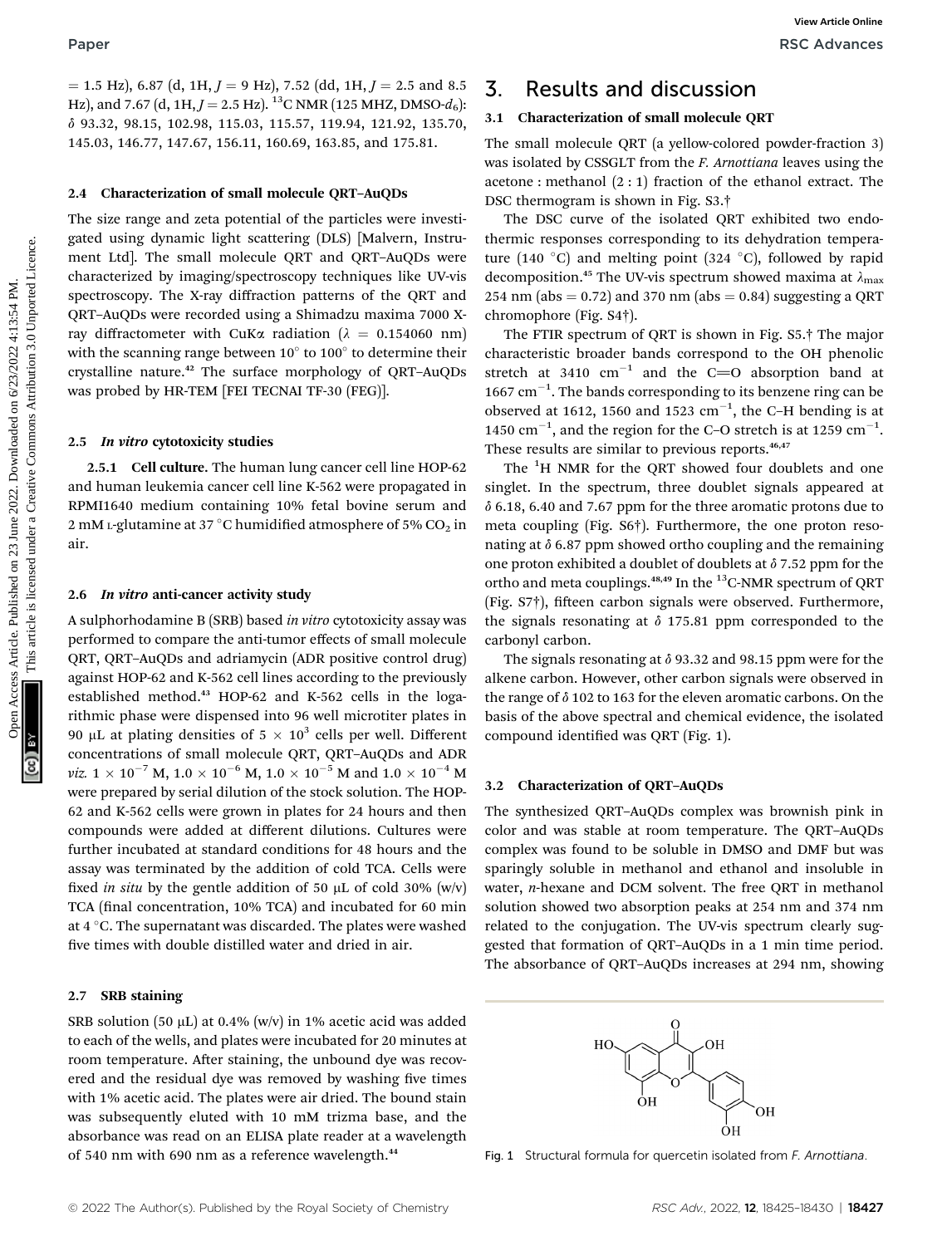RSC Advances **Paper** Paper **Paper Paper Paper Paper Paper Paper Paper Paper Paper Paper Paper Paper Paper Paper** 



Fig. 2 UV-vis absorption spectra of QRT,  $HAuCl<sub>4</sub>$  and QRT–AuQDs.

the characteristic peak, which is indicative of complex formation and is presented in Fig. 2.

The size distribution and average particle size of QRT– AuQDs were obtained using DLS. The results revealed in the histogram indicate that the average particle size (Fig. S8†) with maximum intensity was found to be at 4 nm. The zeta potential of about  $-47.0$  mV was observed which indicated that QRT– AuQDs were stable in the colloidal state (Fig. S9†). In the FTIR spectrum of QRT–AuQDs (Fig. S10†), there was no measured change observed in the comparison with the FTIR spectrum of QRT (Fig. S5†), the broader band OH phenolic stretching at  $3410$  cm<sup>-1</sup> intensity was lower in the comparison with QRT because of the consumption of hydroxyl groups during the formation of the QRT–AuQDs complex. X-ray powder diffractograms of QRT and QRT–AuQDs are shown in Fig. 3. The XRD pattern of QRT showed the characteristics of a slightly crystalline nature. In short, diffraction peaks were observed in the QRT-Au complex compared to free QRT. This finding was consistent with providing evidence that free QRT in the QRT– AuQDs was indeed converted to the crystalline state. The HR-TEM data revealed that Au is in its nano form and is physically bonded to QRT (Fig. 4).



Fig. 3 X-ray diffractograms of QRT and QRT–AuQDs.



Fig. 4 HR-TEM images of QRT–AuQDs.

#### 3.3 Applications

3.3.1 In vitro anti-cancer activity of the QRT-AuQDs. The in vitro anticancer activities of the small molecule QRT and QRT– AuQDs against adenocarcinoma human lung cancer cell line HOP-62 and leukemia cancer cell line K-562 were investigated in terms of  $GI<sub>50</sub>$  (concentration of drug required to decrease the cell growth to 50%, compared with that of the untreated cell number), TGI (concentration of drug required to decrease the cell growth to 100%, compared with that of the untreated cell number during drug incubation) and  $LC_{50}$  (concentration of drug required to decrease the cell growth by 50% of the initial cell number prior to the drug incubation) values. All the assays were performed three times at various concentrations. Tables S1 and S2† contain the cytotoxicity data obtained by the SRB assay. The  $GI<sub>50</sub>$  values were determined as the concentration of tested agents producing 50% decrease of cell survival. It was observed



Fig. 5 % Control growth curve of human lung cancer cell line HOP-62 with QRT, QRT–AuQDs and ADR positive control compound in molar concentrations.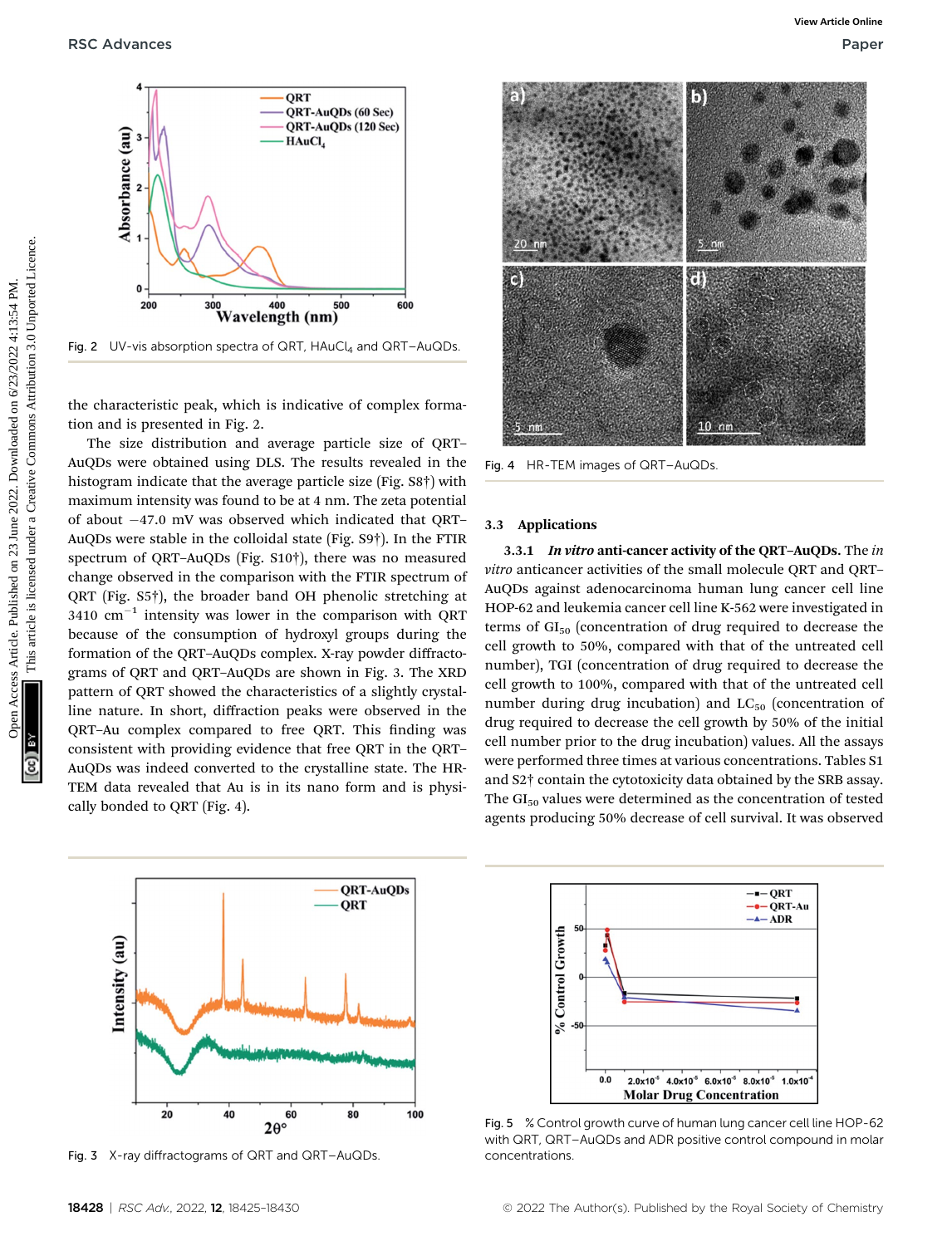

Fig. 6 % Control growth curve of human leukemia cancer cell line K-562 with QRT, QRT–AuQDs and adriamycin (ADR) positive control compound in molar concentrations.

Table 1 HOP-62 human lung cancer cell line activity of QRT and  $QRT$ –Au $QDs^a$ 

| $HOP-62$   | Drug concentrations (µmolar) calculated<br>from graph |            |          |
|------------|-------------------------------------------------------|------------|----------|
|            | $LC_{50}$                                             | <b>TGI</b> | $GI50$ * |
| ORT        | >100                                                  | 50.43      | < 0.1    |
| QRT-AuQDs  | >100                                                  | 40.47      | < 0.1    |
| <b>ADR</b> | < 0.1                                                 | 15.2       | < 0.1    |

 $a$  LC<sub>50</sub> = concentration of drug causing 50% cell death, GI<sub>50</sub> = concentration of drug causing  $50\%$  inhibition of cell growth, TG = concentration of drug causing total inhibition of cell growth,  $ADR =$ adriamycin, the positive control compound, a  $GI_{50}$  value of  $\leq 10^{-6}$ molar (*i.e.* 1 µmolar) is considered to demonstrate activity.<sup>50-52</sup>

Table 2 K-562 human leukemia cell line activity of QRT and QRT– AuQDs

| K-562      | Drug concentrations (µmolar) calculated<br>from graph |       |          |
|------------|-------------------------------------------------------|-------|----------|
|            | $LC_{50}$                                             | TGI   | $GI50$ * |
| ORT        | >100                                                  | >100  | 7.22     |
| QRT-AuQDs  | >100                                                  | < 0.1 | < 0.1    |
| <b>ADR</b> | >100                                                  | >100  | < 0.1    |

that the QRT–Au complex was found to be a more active cytotoxic agent in comparison to free QRT causing > 50% inhibition of HOP-62 and K-562 cell proliferation at concentrations <  $10^{-7}$  M; QRT did not show >50% inhibition of K-562 cell proliferation at concentrations  $\leq 10^{-7}$  M. The results represented in Fig. 5, 6 and Table 1 and 2 demonstrated that green synthesized QRT-AuQDs have statistically significant anticancer activities against HOP-62 and K-562 and showed comparable  $IC_{50}$  values with ADR, a standard anti-cancer drug.

## 4. Conclusions

This newly developed method describes the isolation of small molecule QRT by CSSGLT from F. arnottiana leaves for the first

time and it requires lower quantities of solvent than the conventional route of column separation. The characterization data of the leaves extract confirmed the purity of the QRT fraction. We further successfully click biosynthesized QRT– AuQDs from isolated small molecule QRT and gold ions in a fraction of a minute. The QRT–AuQDs complex exhibited statistically significant anticarcinomic activities against HOP-62 and K562 in comparison to isolated small molecule QRT. Its observed  $GI<sub>50</sub>$  value was comparable to ADR. The present method of isolation and characterization of bioactive QRT from the leaves of F. Arnottiana can be of great help for its standardization. Paper<br>  $\frac{4}{3}$ <br>  $\frac{4}{3}$ <br>  $\frac{4}{3}$ <br>  $\frac{4}{3}$ <br>  $\frac{4}{3}$ <br>  $\frac{4}{3}$ <br>  $\frac{4}{3}$ <br>  $\frac{4}{3}$ <br>  $\frac{4}{3}$ <br>  $\frac{4}{3}$ <br>  $\frac{4}{3}$ <br>  $\frac{4}{3}$ <br>  $\frac{4}{3}$ <br>  $\frac{4}{3}$ <br>  $\frac{4}{3}$ <br>  $\frac{4}{3}$ <br>  $\frac{4}{3}$ <br>  $\frac{4}{3}$ <br>  $\frac{4}{3}$ <br>  $\frac{4$ 

Hence, the method reported in the present biomimetics investigation is simple, easy and eco-friendly for the synthesis of the anticancerous small molecule QRT–AuQDs complex which could be recognized as a promising material for biomedical applications. Furthermore, we also need to elucidate the bioactivity, sensing behaviour of DNA and protein (BSA) and hemoglobin interactions of the small molecule QRT– AuQDs thoroughly.

## Conflicts of interest

The authors certify that there is no conflict of interest for our work.

## Acknowledgements

The author (Amol V. Pansare) gratefully acknowledge support from the Composite Group, Mechanical Systems Engineering, Swiss Federal Laboratories for Materials Science and Technology-Empa, 8600 Dübendorf, Switzerland.

## Notes and references

- 1 G. L. Russo, Biochem. Pharmacol., 2007, 74, 533–544.
- 2 Y. J. Surh, Nat. Rev. Cancer, 2003, 3, 768–780.
- 3 S. R. Khairkar, S. V. Pansare, A. A. Shedge, S. Chhatre, D. K. Kulal, V. R. Patil and A. V. Pansare, Polym. Bull., 2021, DOI: [10.1007/s00289-021-03954-w](https://doi.org/10.1007/s00289-021-03954-w).
- 4 P. M. Kris-Etherton, M. Lefevre, G. R. Beecher, M. D. Gross, C. L. Keen and T. D. Etherton, Annu. Rev. Nutr., 2004, 24, 511–538.
- 5 J. Kim, H. J. Lee and K. W. Lee, J. Neurochem., 2010, 112, 1415–1430.
- 6 K. W. Lee, A. M. Bode and Z. Dong, Nat. Rev. Cancer, 2011, 11, 211–218.
- 7 P. Boffetta, E. Couto, J. Wichmann, P. Ferrari, D. Trichopoulos and H. B. Bueno-de-Mesquita, J. Natl. Cancer Inst., 2010, 102, 529–537.
- 8 F. L. Crowe, A. W. Roddam, T. J. Key, P. N. Appleby, K. Overvad and M. U. Jakobsen, Eur. Heart J., 2011, 32, 1235–1243.
- 9 S. Egert and G. Rimbach, American Society for Nutrition, Adv. Nutr., 2011, 2, 8–14.
- 10 L. I. Mennen, R. Walker, C. B. Pelissero and A. Scalbert, Am. J. Clin. Nutr., 2005, 81, 326–329.